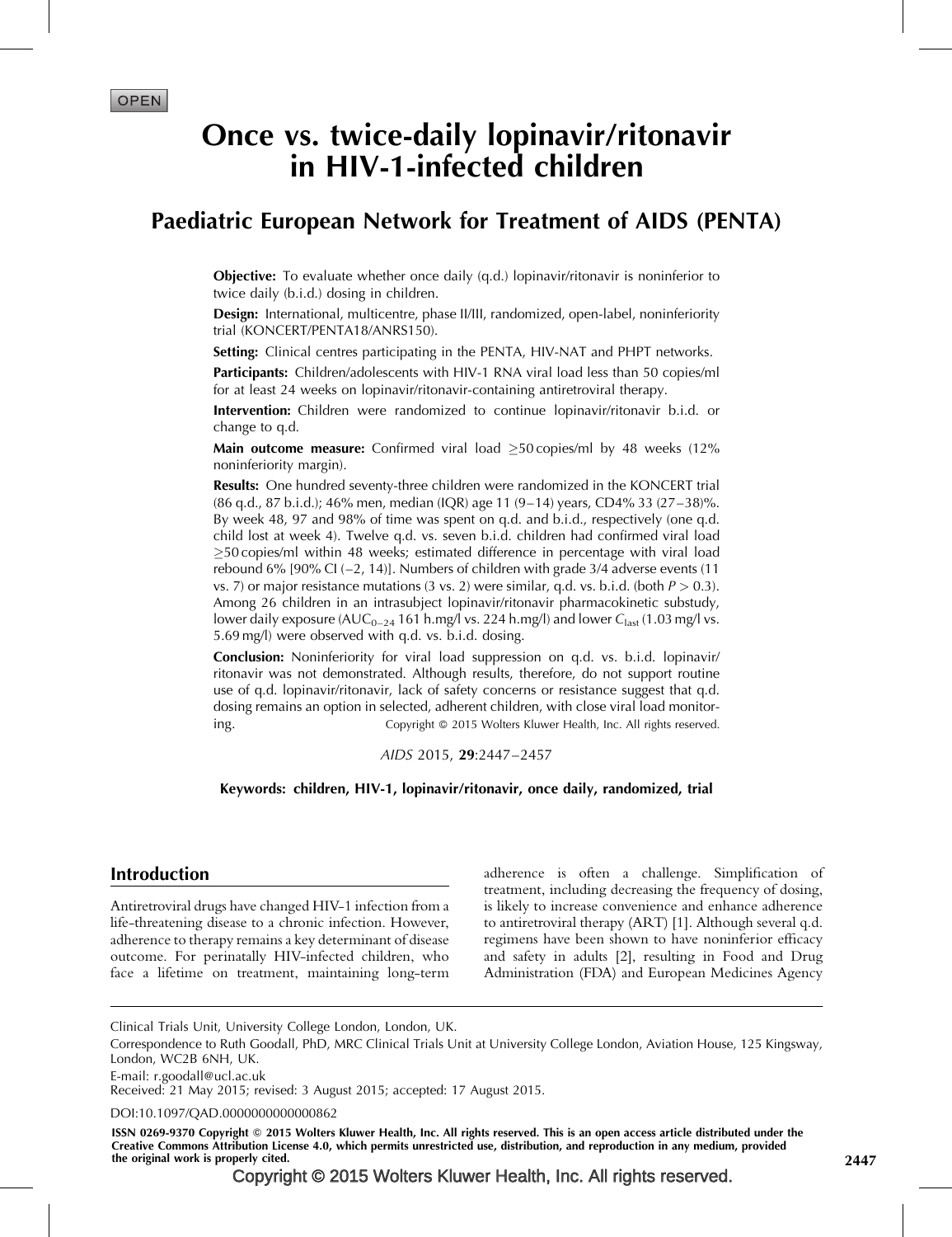(EMA) approval and widespread use in clinical practice, fewer antiretroviral drugs are licensed to be taken q.d. by children.

Protease inhibitors are potential candidates for q.d. dosing. They have a high genetic barrier to development of resistance [\[3\]](#page-9-0) and when coadministered with ritonavir, resulting in increased absorption and/or prolonged terminal elimination half-life, have increasing potential for decreased dosing frequency. The coformulation of ritonavir-boosted lopinavir (lopinavir/r) in one tablet (also available as a smaller paediatric formulation) also enhances convenience of dosing. Various studies have supported the licensing of q.d. dosing of lopinavir/r for HIV-infected adults [\[2,4–7\].](#page-9-0) However, based on the currently available evidence in children, paediatric treatment guidelines recommend lopinavir/r to be taken twice daily (b.i.d.) [\[8,9\].](#page-9-0) Small studies using q.d. lopinavir/r oral solution or soft gel capsules in children showed high interpatient variability in lopinavir pharmacokinetic parameters and low trough levels [\[10,11\]](#page-9-0). Reduced variability in lopinavir pharmacokinetic in adults and children has been observed after administration of the tablet formulation, suggesting that this formulation could be more appropriate for q.d. dosing [\[12,13\]](#page-10-0). Here we report the results of KONCERT (PENTA18/ ANRS150), the first randomized controlled trial evaluating the safety, efficacy and pharmacokinetic of lopinavir/r tablets dosed q.d. vs. b.i.d. following FDA body-weight band dosing guidelines in virologically suppressed ART-experienced children and adolescents.

## Methods

## Study design and participants

KONCERTwas an open-label, multicentre, randomized trial (ISRCTN 02452400, EudraCT 2009-013648-35) in HIV-infected children aged below 18 years who had a stable  $CD4^+$  cell count on combination ART containing b.i.d. lopinavir/r and had been virologically suppressed (viral load <50 copies/ml) for at least 24 weeks (single viral load <400 copies/ml allowed). In addition, eligibility required that children had viral load less than 50 copies/ml at screening, weighed  $\geq$  15 kg and were able to swallow tablets. Kaletra tablets were used throughout. If required, lopinavir/r dose was adjusted at screening in line with the US FDA dosing guidelines based on bodyweight band [total daily dose: 400/100 mg lopinavir/r (15 to  $\leq$ 25 kg), 600/150 mg (25 to  $\leq$ 35 kg) or 800/200 mg  $(>=35 \text{ kg})$  [\[14\]](#page-10-0). Children were randomized 1:1 to continue taking lopinavir/r b.i.d. or to take their total daily lopinavir/r in a single dose. Parents/guardians and adolescents provided written consent, younger children gave assent according to their age and knowledge of HIV status. The study received approval from ethics committees and regulatory bodies in each participating country and clinical site.

Randomization was stratified by weight band (as above) and participation in the pharmacokinetic substudy. The computer-generated sequentially numbered randomization list (with variable block sizes) was preprepared by the trial statistician and securely incorporated within the database at the Trials Unit. Randomization was undertaken via a web service accessed by the clinician or Trials Unit, who could access the next allocation but not the whole list.

#### Outcome measures

The primary endpoint was a viral load at least 50 copies/ ml (confirmed within 4 weeks) within the first 48 weeks of follow-up. Primary endpoints for the pharmacokinetic substudies were pharmacokinetic parameters of lopinavir/r [area under the curve (AUC),  $C_{\text{max}}$ ,  $C_{\text{last}}$ ] [\[1\]](#page-9-0), comparing b.i.d. (week 0) to historical pharmacokinetic data, and [\[2\]](#page-9-0) comparing q.d. (week 4) to b.i.d. (week 0) in the same children. Analysis of endpoint [\[1\]](#page-9-0) has previously been described [\[15\]](#page-10-0). Secondary outcomes included the following: viral load at least 400 copies/ml (confirmed) within 48 weeks; number of major HIV-1 RNA mutations in those with viral rebound; change in  $CD4^+$  cell count/percentage from baseline to 48 weeks; adherence to, acceptability of, and changes made to the ART regimen; ART-related grades 3 and 4 clinical or laboratory adverse events [\[16,17\].](#page-10-0)

### Data collection and follow-up procedures

Follow-up visits were scheduled at weeks 4, 8 and 12, then 12 weekly until the last child reached week 48 ([Fig. 1\)](#page-2-0). Viral load was measured at each study visit; children with viral load at least 50 copies/ml returned within 4 weeks for retest of viral load. Assessment of adherence to treatment and a resistance test were requested when children had a confirmed viral load at least 50 copies/ml. T-cell lymphocyte subsets were performed at all visits; biochemistry and haematology were performed 12-weekly; blood lipids were measured at weeks 0, 24 and 48; adherence questionnaires were given to carers and children at weeks 0, 4, 12, 24 and 48; acceptability questionnaires were completed at baseline and if children switched from q.d. to b.i.d. dosing. At each study visit, a plasma sample was stored for subsequent assessment of population lopinavir/r pharmacokinetic.

## Pharmacokinetic substudy

Children who consented were enrolled in a pharmacokinetic substudy, until a minimum of 16 children in each stratification weight band had evaluable pharmacokinetic data. Children with nonevaluable pharmacokinetic results were followed within the main study, but excluded from the pharmacokinetic analysis. Lopinavir pharmacokinetics were determined at week 0 in both arms, and at week 4 if randomized to q.d. dosing. Prior to the day of pharmacokinetic assessment, children took the paediatric lopinavir/r tablet (100/25 mg) formulation for at least seven days, following the FDA-recommended weight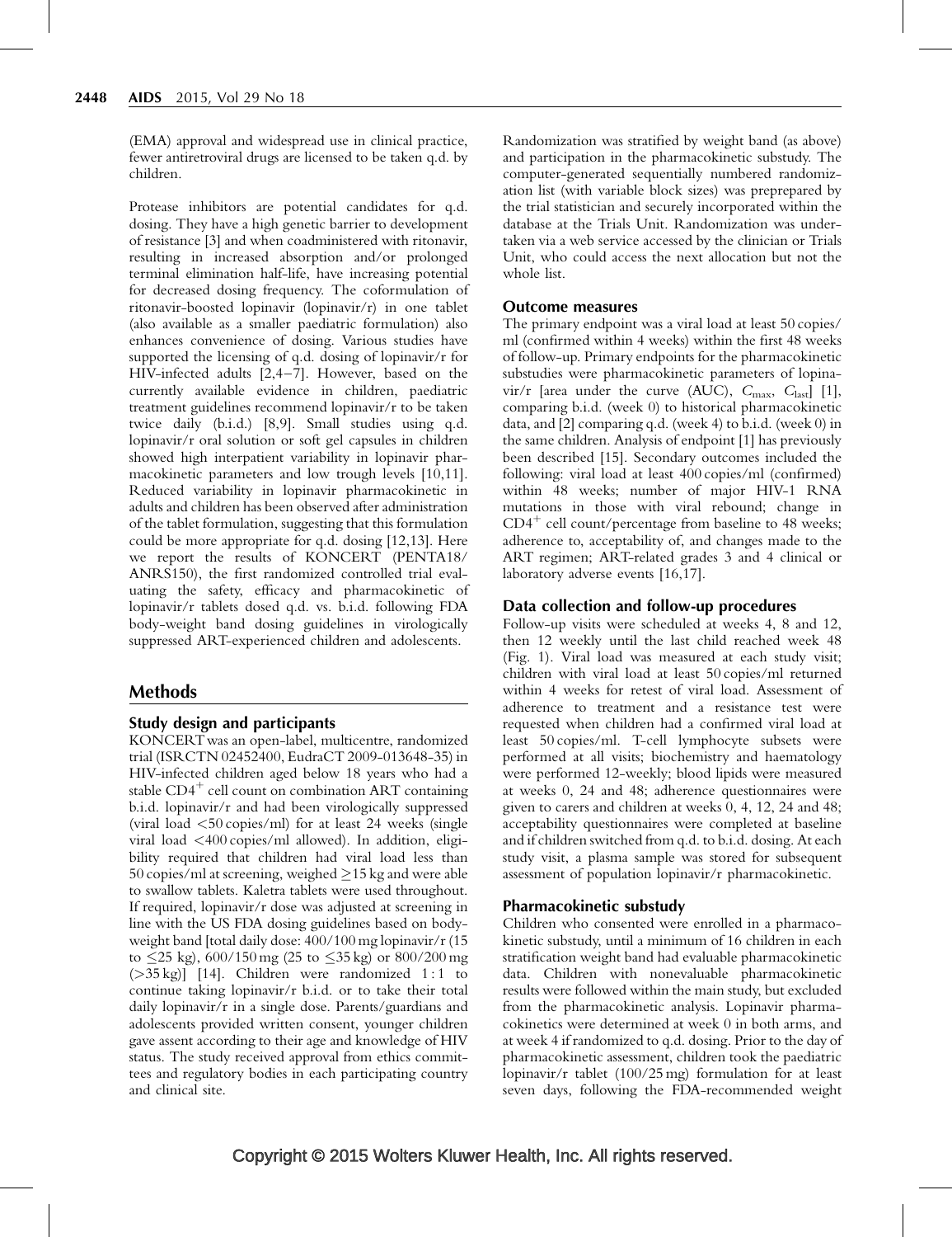<span id="page-2-0"></span>

Fig. 1. Trial profile. LPV, lopinavir; NRTI, nucleoside reverse-transcriptase inhibitor.

band-based dosing. On the pharmacokinetic assessment day, 2 ml of blood was taken before observed intake of lopinavir/r in the morning  $(t = 0)$  and at 2, 4, 6, 8 and 12 (week 0, b.i.d.) or 24 h (week 4, q.d.) after the dose. Plasma concentrations were determined using a validated ultrahigh performance liquid chromatography assay with UV detection derived from a previously published assay [\[18\]](#page-10-0). Lopinavir pharmacokinetic parameters were determined using noncompartmental analysis (WinNonlin/ Phoenix version 6.3; Pharsight Corporation, Mountain View, California, USA):  $AUC_{0-24}$  [area under the plasma concentration–time curve calculated (linear up-log down method) over a dosing interval from time 0 to 24 h after dosing], C<sub>max</sub> (maximum observed plasma concentration),  $T_{\text{max}}$  (time of maximum observed plasma concentration),  $C_{\text{last}}$  (last observed drug concentration) and clearance (CL/F). The intensive pharmacokinetic

analyses were performed at the Department of Pharmacy, Radboud University Medical Center, Nijmegen, the Netherlands.

Lopinavir concentrations were also determined on available stored plasma samples at the screening visit and at weeks 0, 4, 8, 12, 24, 36 and 48 on all children. This was done to investigate the effect of having lopinavir plasma concentration below the lower limit of quantification  $(LLOQ = 0.10$  mg/l) at any visit on virological rebound. Pharmacokinetic analyses for these stored samples were performed at Radboud University Medical Center, except for samples in Thailand which were performed at the PHPT-AMS laboratory, Chiang Mai University, Thailand. Both laboratories participate in an international interlaboratory quality control programme for therapeutic drug monitoring of antiretroviral drugs [\[19\].](#page-10-0)

## Copyright © 2015 Wolters Kluwer Health, Inc. All rights reserved.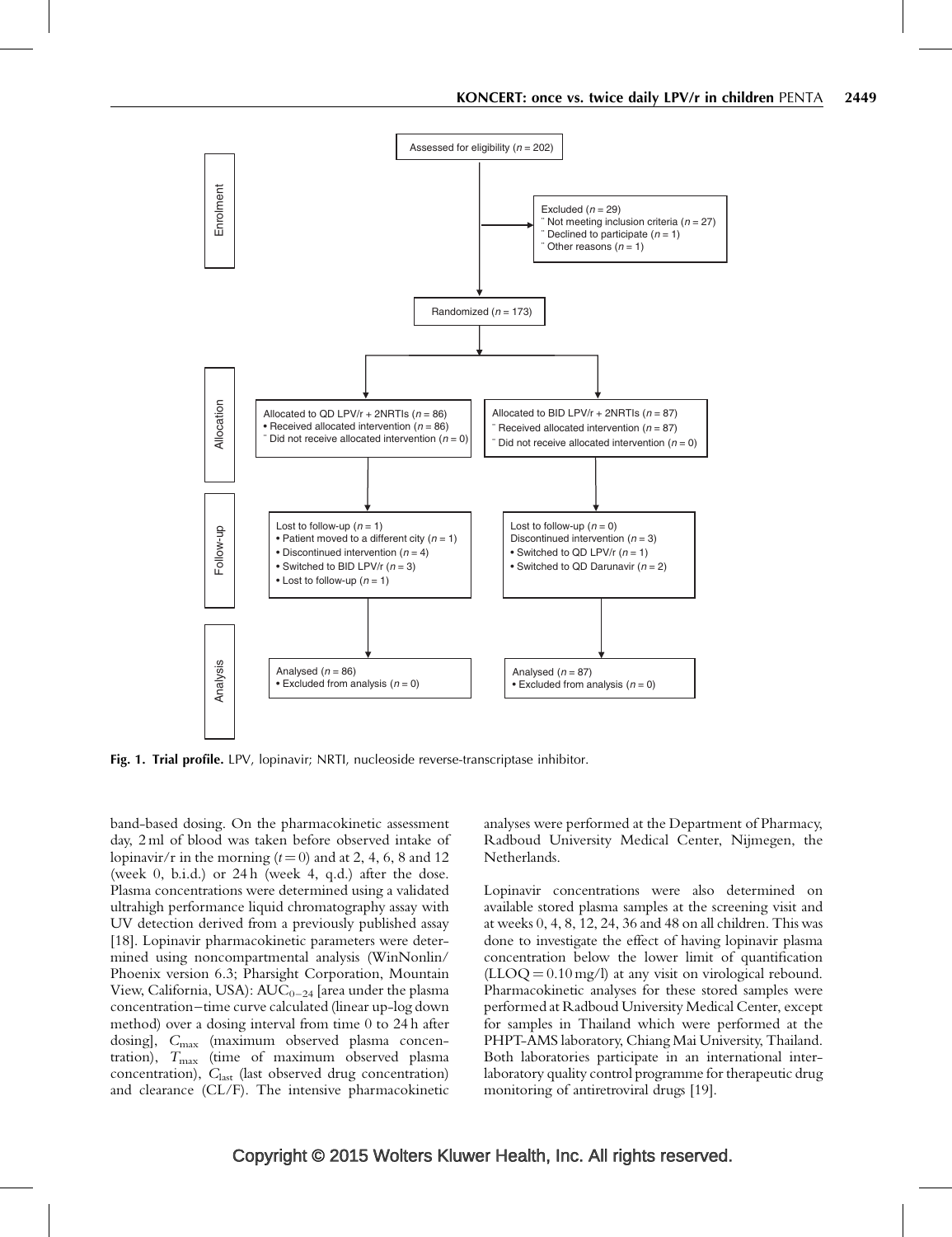#### Statistical analyses

A target enrolment of 160 children (80 in each arm) provided at least 80% power to exclude a noninferiority margin of 12% for the difference between the two arms in the proportion of children reaching the primary endpoint, assuming a 10% virological rebound rate and onesided  $\alpha = 0.05$ . An Independent Data Monitoring Committee reviewed interim data for safety and efficacy three times during the study.

All comparisons between randomized arms (q.d. vs. b.i.d.) were intention-to-treat, with follow-up censored at week 52 or last follow-up date (if before the week 48 visit). The proportion of children experiencing virological rebound by week 48 in each arm was estimated using the Kaplan–Meier method, with 90% confidence intervals (CIs) for the difference in proportions calculated using bootstrap standard errors [\[20\]](#page-10-0). Two prespecified sensitivity analyses ofthe primary outcome were completed: adjusting for baseline stratification factors, and censoring follow-up at the time of lopinavir/r treatment modification (change in dose, >7-day interruption or permanent discontinuation; a 'per-protocol' analysis). A post-hoc analysis adjusting for chance imbalance between arms in viral load and CD4% at baseline was also performed.

Change in CD4% and other continuous laboratory outcomes from baseline to 48 weeks were analyzed using normal regression, adjusting for the baseline measurement and stratification factors. Major resistance mutations known to confer resistance to antiretroviral drugs not seen in any pretrial resistance tests were summarized by drug class. Categorical variables were compared using Fisher's exact tests; rates were estimated using Poisson regression. All P values were two sided and all statistical calculations were performed using STATA (Stata Statistical Software, Release 13; StataCorp LP, College Station, Texas, USA).

All paired evaluable pharmacokinetic assessments [on b.i.d. (week 0) and q.d. (week 4)] in children randomized to q.d. were included. Within subject ratios of  $AUC_{0-24}$ , clearance (Cl/F/kg),  $C_{\text{max}}$  and  $C_{\text{last}}$  for q.d. vs. b.i.d. dosing were calculated.  $AUC_{0-24}$  for b.i.d. dosing was calculated as  $2*AUC_{0-12}$ . An overall geometric mean ratio (GMR) for each pharmacokinetic parameter was calculated after log-transformation of the within-subject ratios; 90% CIs were calculated (using the t-distribution) using the bioequivalence crossover design tool approach within the Phoenix WinNonlin software package (with fixed effects in the model specification). A GMR with a 90% CI including 1.0 and falling entirely within 0.80–1.25 was considered as bioequivalence for  $AUC_{0-24}$  and  $C_{\text{max}}$ . Relative risk ratios were calculated comparing the likelihood of virological rebound for children with at least one sample with lopinavir concentration levels below LLOQ to those children with all samples  $\geq$  LLOQ.

#### Results

#### Baseline characteristics

Between August 2010 and August 2012, 173 children were randomized (86 allocated to q.d., 87 to b.i.d.) ([Fig. 1\)](#page-2-0); 80 children from Europe, 59 from Thailand and 34 from South America; participants were from 49 clinical centres in 12 countries. Fifty-three took part in the pharmacokinetic substudy, 27 randomized to the q.d. arm; 46, 50 and 77 children were in the 15 to  $25\text{kg}$ ,  $>25$ to 35kg, >35kg weight bands, respectively.

Baseline demographics were similar in the two arms ([Table 1](#page-4-0)); median (IQR) age was 11.0 (8.7, 14.3) years and 94 (54%) were female. More children in the q.d. arm had advanced HIV disease, lower CD4% and a viral load at least 50 copies/ml at baseline [\(Table 1](#page-4-0)). Pretrial ART exposure was comparable between arms; 35 (20%) children were on their first-line regimen at baseline, and half had been exposed to three different antiretroviral drug classes. The children were on a variety of NRTI backbones at baseline (44% zidovudine  $+$  lamivudine or emtricitabine,  $20\%$  abacavir  $+$  lamivudine or emtricitabine, 16% tenofovir + any other NRTI, 20% other); 29% of backbone NRTIs were taken as q.d. dosing (28% q.d. arm, 30% b.i.d. arm); this proportion increased over the time of the trial.

#### Follow-up and antiretroviral therapy received

One q.d. child withdrew consent at week 4; all other children completed 48 weeks follow-up and are included in all analyses. In total, 98 and 97% of follow-up time was spent on q.d. and b.i.d. dosing of lopinavir/r in the q.d. and b.i.d. arms, respectively. Twenty-nine (17%) children made changes to their ART regimen in the first 48 weeks of follow-up [20 (23%) q.d., 9 (10%) b.i.d.]. In the q.d. arm, two children switched back to b.i.d. lopinavir/r dosing (at week 1 and 39), 17 children changed their NRTI backbone (66% to q.d. regimens), and one child did both at week 8. In the b.i.d. arm, one child switched to q.d. lopinavir/r dosing at week 38 and eight children changed their NRTI backbone.

#### Primary outcome

Nineteen children (12 q.d., seven b.i.d.) experienced confirmed viral rebound at least 50 copies/ml during 48 weeks of follow-up; all but one rebound (q.d.) was considered by the treating clinician to be adherence related. The estimated percentage of children with viral rebound by 48 weeks was 14% [95% CI (8, 24%)] in the q.d. arm vs. 8% [(95% CI (4, 16%)] in the b.i.d. arm, an estimated difference between arms of 6% [(90% CI (-2, 14%), bootstrap  $P = 0.19$  [\(Fig. 2](#page-4-0)). The upper 90% confidence limit of 14% was greater than the predefined noninferiority margin of 12%.

Results were similar after adjustment for stratification factors – estimated difference between arms of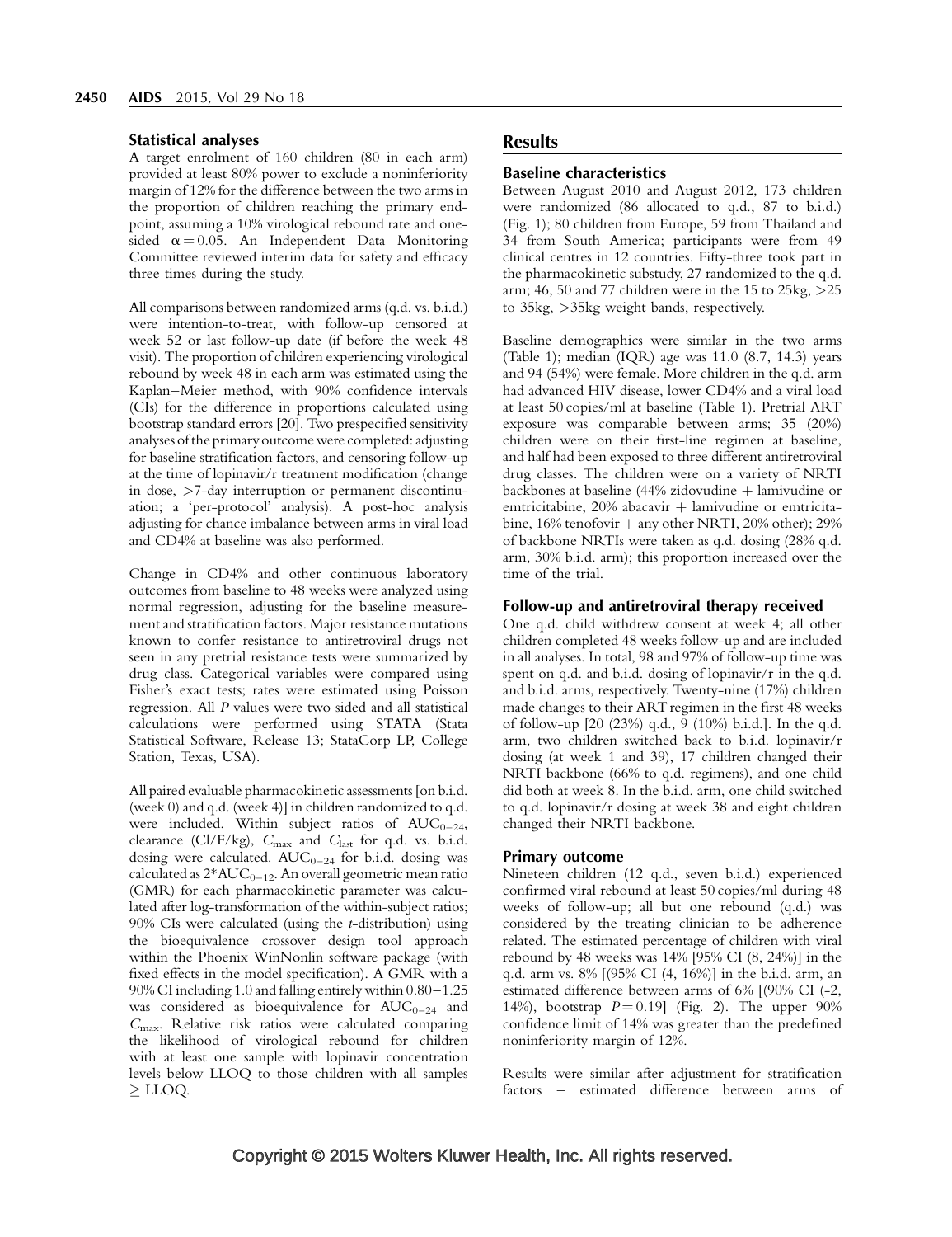#### <span id="page-4-0"></span>Table 1. Baseline characteristics.

|                                                                            | Once daily                    | Twice daily                  | Total                         |
|----------------------------------------------------------------------------|-------------------------------|------------------------------|-------------------------------|
| Children randomized: n                                                     | 86                            | 87                           | 173                           |
| Men: $n$ (%)                                                               | 41 (48)                       | 38 (44)                      | 79 (46)                       |
| Age (years): median (IQR) [range]                                          | $10.8(8.7, 14.2)$ [4.3, 17.6] | 11.2 (9.0, 14.5) [3.8, 17.7] | $11.0(8.7, 14.3)$ [3.8, 17.7] |
| Ethnic origin: $n$ (%)                                                     |                               |                              |                               |
| White                                                                      | 27(31)                        | 17(20)                       | 44 (25)                       |
| Black: African or other                                                    | 17(20)                        | 29 (33)                      | 46 (27)                       |
| Mixed black/white                                                          | 5(6)                          | 6(7)                         | 11(6)                         |
| Asian/Thai                                                                 | 31 (36)                       | 30(34)                       | 61 (35)                       |
| Other                                                                      | 6(7)                          | 5(6)                         | 11(6)                         |
| Vertically infected: $n$ (%)                                               | 86 (100)                      | 84 (97)                      | 170 (98)                      |
| CDC stage: $n$ (%)                                                         |                               |                              |                               |
| N or A                                                                     | 28 (33)                       | 39(45)                       | 67 (38)                       |
| B or C                                                                     | 58 (68)                       | 48 (55)                      | 106(61)                       |
| Viral load (HIV-1 RNA) $\geq$ 50 copies/ml at randomization <sup>a</sup> : |                               |                              |                               |
| n (%)                                                                      | 12(14)                        | 4(5)                         | 16(9)                         |
| Median [range]                                                             | 120 [51, 91 201]              | 135 [57, 270]                | 120 [51, 91 201]              |
| $CD4\%$ : mean $(SD)$                                                      | 32.0(6.5)                     | 33.9(8.6)                    | 32.9(7.7)                     |
| Weight (kg): median (IQR)                                                  | 33.3 (24.6, 42.0)             | 32.2(23.9, 43.8)             | 33.1 (24.6, 42.6)             |
| [Range]                                                                    | [15.0, 72.5]                  | [15.6, 68.9]                 | [15.0, 72.5]                  |
| Baseline ART first regime: $n$ (%)                                         | 18(21)                        | 17(20)                       | 35(20)                        |
| Exposed to three classes of ART: $n$ (%)                                   | 41 (48)                       | 46 (53)                      | 87 (50)                       |

aAll <50 copies/ml at screening.

6% [90% CI (-2%, 14%), bootstrap  $P = 0.20$ ] – and for per-protocol analyses wherein follow-up for eight children was censored as a result of treatment modification – estimated difference between arms of 5% [90% CI ( $-3\%$ , 13%), bootstrap  $P = 0.27$ ]. A post-hoc analysis adjusting for the chance imbalance between arms in viral rebound at baseline, reduced the estimated difference in proportion rebounding to  $4\%$  [90% CI (-4, 11%), bootstrap  $P = 0.39$ , bringing the upper 90% confidence limit just within the noninferiority margin.

Fifteen children [nine (75%) q.d., six (86%) b.i.d.] remained on the same dosing regimen of lopinavir/r after rebound, the majority of whom went on to resuppress [seven (78%) q.d., four (67%) b.i.d.]. Two children (q.d.) returned to b.i.d. dosing (one of whom resuppressed during follow-up) and two (one q.d., one b.i.d.)



Fig. 2. Time to virological failure.

discontinued lopinavir/r after rebound (both resuppressed).

#### Secondary outcomes

Viral rebound defined as at least 400 copies/ml was observed in 11 children (eight q.d., three b.i.d.); the estimated difference between arms in the probability of rebounding by 48 weeks was 6% [90% CI (0, 12%),  $P = 0.10$ .

Genotypic resistance tests were available in 18 (12 q.d., 6 b.i.d.) children with rebound within 48 weeks; major new resistance-associated mutations were detected in five (three q.d., two b.i.d.; one b.i.d. did not resupress <50 copies/ml during follow-up). Major protease inhibitor mutations were detected in none of the children on q.d. vs. two children on b.i.d. lopinavir/r (L90M,  $M46I + V82A$ ). The M184V mutation was detected in one child from each arm; three children (two q.d., one b.i.d.) had at least one thymidine-associated mutation.

Mean changes in CD4% from baseline to week 48 were similar in both arms: 0.4% for the q.d. arm and 0.1% for the b.i.d. arm [difference 0.3%, 95% CI (–1.0, 1.7%),  $P = 0.61$ . Changes in biochemistry, haematology and lipid measurements were also minimal and comparable (data not shown).

There were no new CDC stage C events or deaths reported during the trial. Three new stage B events were reported (two q.d.: pneumonia and herpes zoster; one b.i.d.: cholecystitis).

There were no significant differences between the trial arms for any of the clinical safety endpoints [\(Table 2](#page-5-0)).

## Copyright © 2015 Wolters Kluwer Health, Inc. All rights reserved.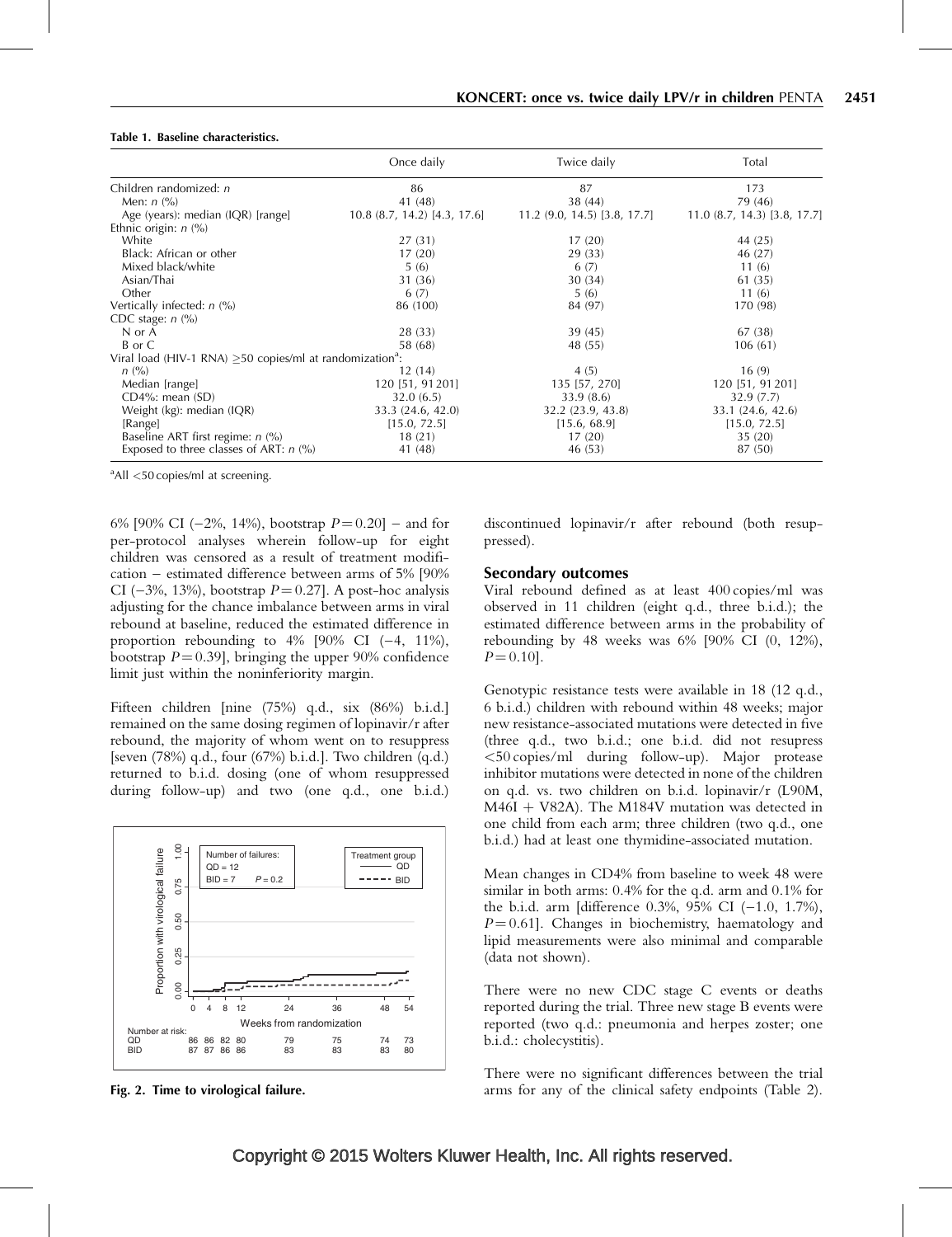<span id="page-5-0"></span>Fifteen serious adverse events in 14 children occurred during the first 48 weeks of the trial [episodes (children): nine q.d. [\[8\]](#page-9-0), six b.i.d. [\[6\],](#page-9-0) Fisher's exact test:  $P = 0.6$ ], none of which were fatal or life threatening. All reported serious adverse events were as a result of hospitalization; only one event, diarrhoea reported during the first week of the trial in a child taking q.d. lopinavir/r, was considered possibly related to lopinavir/r by the treating clinician. The incident risk ratio for q.d. relative to b.i.d. was 1.72 [95% CI (0.63, 4.66), GEE Poisson regression  $P = 0.29$ .

Twenty-two grade 3 or 4 clinical or laboratory adverse events in 18 children were reported: [episodes (children): 13 [\[11\]](#page-10-0) q.d., 9 [\[7\]](#page-9-0) b.i.d., Fisher's exact test:  $P = 0.3$ ]. Three children experienced adverse events that led to treatment modification: two children on q.d. with nausea and vomiting changed back to b.i.d. dosing at weeks 1 and 8; one child on b.i.d. had neutropenia at week 4 and substituted abacavir for zidovudine.

Both children and carers reported a preference for q.d. dosage of lopinavir/r; 120 of 140 (86%) children and 128 of 144 (89%) carers completing the acceptability questionnaire at trial enrolment thought q.d. dosing would be easier than b.i.d. dosing. This preference persisted at the end of trial, when 50 of 68 (74%) of children and 45 of 64 (70%) of carers reported a preference. Combining responses to adherence questionnaires completed by children or carers at each trial visit during the first 48 weeks (89% completion rate), missing a dose within 3 days of the clinic visit was only reported on 20 occasions [14 (3.5%) q.d. vs. 6 (1.5%) b.i.d., GEE logistic regression:  $P = 0.2$ ].

#### Table 2. Summary of adverse events to week 48 assessment.

#### Pharmacokinetic analysis

#### Intraindividual, paired comparison of lopinavir twice-daily and once-daily dosing

Twenty-six out of 27 children randomized to the q.d. arm in the pharmacokinetic substudy had evaluable full pharmacokinetic at weeks 0 and 4. [Table 3a](#page-6-0) and b shows child demographic data and pharmacokinetic parameters for lopinavir, respectively. Fifteen (58%) children on q.d. dosing at week 4 compared with all children on b.i.d. dosing at baseline had a  $C_{\text{last}}$  above 1.0 mg/l, a measurement associated with optimal virological response in b.i.d. regimens [\[9\].](#page-9-0) The GMR (90% CI), q.d. vs. b.i.d., of lopinavir  $AUC_{0-24}$  and lopinavir  $C_{\text{max}}$  were calculated as 0.72 (0.62, 0.83) and 1.13 (1.00, 1.26), respectively. Neither falling within the 80–125% limits required for bioequivalence.

#### Routine measurement of lopinavir plasma concentrations

Most children (76 q.d., 74 b.i.d.) had eight samples available during the initial 48 weeks of follow-up for determination of lopinavir plasma concentration (19 children had seven samples, 1 had six, 2 had five, 1 had three). Overall, 28 (16.2%) children had at least one lopinavir concentration that was below the LLOQ of 0.10 mg/l: 21 (24.4%) q.d. vs. 7 (8.0%) b.i.d., Fisher's exact test  $P = 0.004$ . A higher proportion of children reaching the primary endpoint of viral rebound had at least one lopinavir plasma concentration <LLOQ [11 (57.9%) at least 1 sample <LLOQ vs. 8 (42.1%) no samples <LLOQ: 9 q.d. 2 b.i.d., Fisher's exact test  $P = 0.03$ .

The overall relative risk (95% CI) of viral rebound, stratified by randomized arm, given at least one lopinavir

|                                                  | Once-daily episodes<br>(children) | Twice-daily<br>episodes (children) | Total episodes<br>(children) | $P$ value <sup>*</sup> |
|--------------------------------------------------|-----------------------------------|------------------------------------|------------------------------|------------------------|
|                                                  |                                   |                                    |                              |                        |
| Total adverse events                             | 271 (73)                          | 232 (76)                           | 503 (149)                    | 0.7                    |
| Grades 1 and 2 adverse events                    | 256 (70)                          | 222 (76)                           | 478 (146)                    | 0.3                    |
| Grades 3 and 4 adverse events                    | 13 (11)                           | 9(7)                               | 22 (18)                      | 0.3                    |
| Gastrointestinal disorders                       | 2(2)                              | 2(1)                               | 4(3)                         | 1.0                    |
| Infections and infestations                      | 4(4)                              | 3(3)                               | 7(7)                         | 0.7                    |
| Laboratory investigations <sup>1</sup>           | 5(4)                              | 3(2)                               | 8 (6)                        | 0.4                    |
| Blood and lymphatic system disorders             | 0(0)                              | 1(1)                               | 1(1)                         | 1.0                    |
| Hepatobiliary disorders                          | 1 (1)                             | 0(0)                               | 1 (1)                        | 0.5                    |
| Nervous system disorders                         | 1(1)                              | 0(0)                               | 1(1)                         | 0.5                    |
| Adverse events leading to treatment modification | 4(2)                              | 1(1)                               | 5(3)                         | 0.6                    |
| Serious adverse events                           | 9(8)                              | 6(6)                               | 15(14)                       | 0.6                    |
| Gastrointestinal disorders                       | 2(2)                              | 1(1)                               | 3(3)                         | 0.6                    |
| Infections and infestations                      | 5(5)                              | 4(4)                               | 9(9)                         | 0.75                   |
| Respiratory, thoracic and mediastinal disorders  | 0(0)                              | 1(1)                               | 1(1)                         | 1.0                    |
| Hepatobiliary disorders                          | 1(1)                              | 0(0)                               | 1(1)                         | 0.5                    |
| Surgical and medical procedures                  | 1(1)                              | 0(0)                               | 1 (1)                        | 0.5                    |
| SAE rate per 100 person-years (95% CI)           | 9.5(4.7, 19.0)                    | $6.7$ $(3.0, 14.9)$                | 8.0(4.8, 13.6)               | $0.6***$               |

SAE, serious adverse event.

M Fisher's exact test.

\*\*Poisson regression.

Abnormal laboratory values without reported associated clinical symptoms.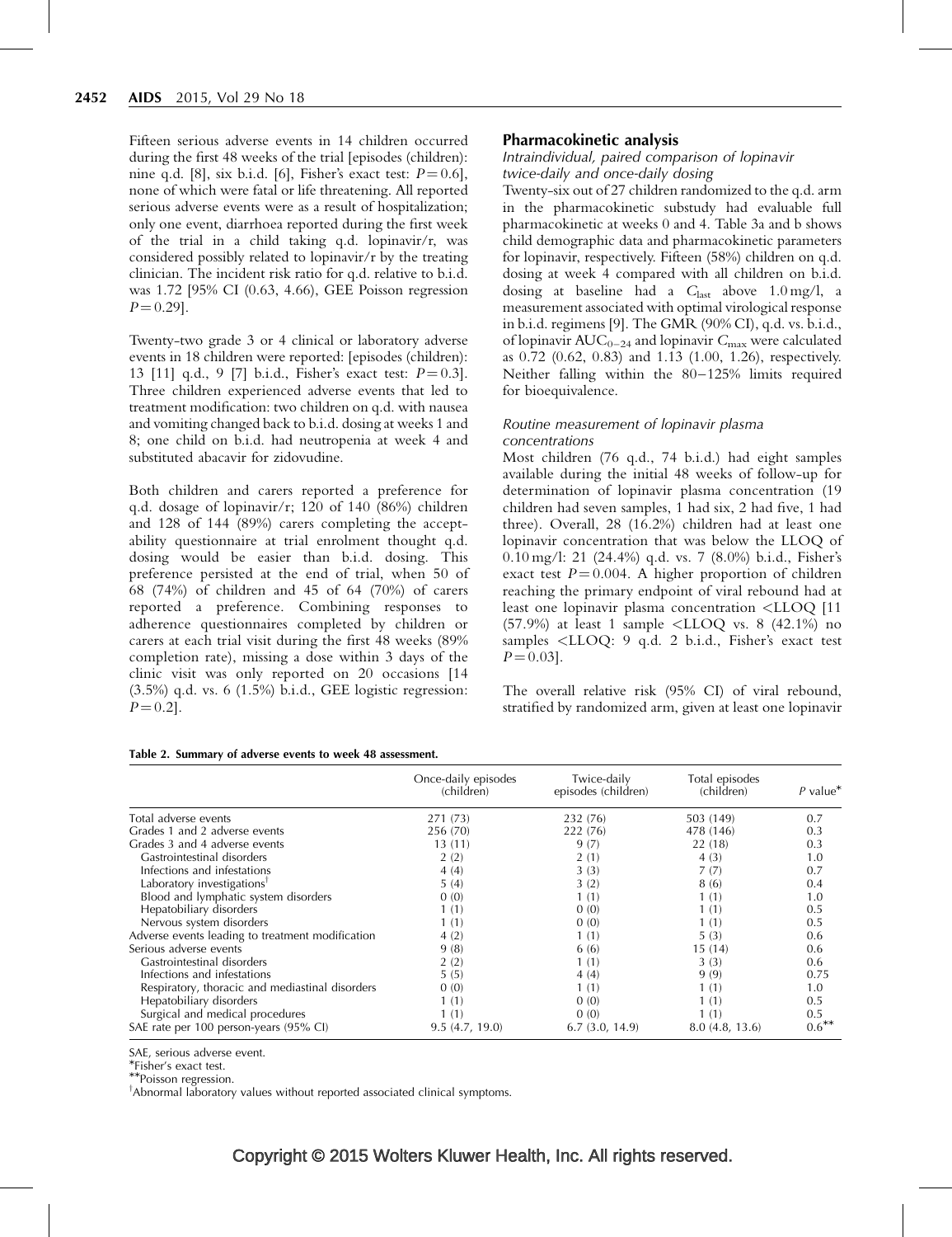#### <span id="page-6-0"></span>Table 3. Within-children pharmacokinetic substudy in 26 children randomized to once-daily arm.

(a) Baseline characteristics

|                              | Weight band               |                    |                  |                  |
|------------------------------|---------------------------|--------------------|------------------|------------------|
|                              | $\geq$ 15 to $\leq$ 25 kg | $>25$ to $<$ 35 kg | $>35$ kg         | Total            |
| Children: n                  | 7                         | 8                  | 11               | 26               |
| Men: $n$ (%)                 | 4(57)                     | 5(63)              | 3(27)            | 12(46)           |
| Age (years): median          | 7.1(6.7, 8.7)             | 10.6(9.5, 15.0)    | 14.3(13.5, 15.4) | 12.8(8.7, 14.7)  |
| $(IQR)$ [range]              | [4.4, 8.9]                | [6.3, 16.0]        | [12.7, 16.8]     | [4.4, 16.8]      |
| Weight (kg): median          | 19.4(19.0, 23.1)          | 30.7(29.8, 32.1)   | 42.0(38.5, 49.5) | 32.1(24.1, 41.0) |
| $(IQR)$ [range]              | [15.0, 24.1]              | [26.4, 33.8]       | [36.0, 72.5]     | [15.0, 72.5]     |
| BMI ( $kg/m2$ ): median      | 15.1 (14.4, 15.7)         | 15.7(14.8, 18.0)   | 17.7(17.4, 20.6) | 16.5(15.1, 18.6) |
| $(IQR)$ [range]              | [11.5, 15.8]              | [14.5, 19.4]       | [16.0, 27.6]     | [11.5, 27.6]     |
| Vertically infected: $n$ (%) | 7(100)                    | 8 (100)            | 11 (100)         | 26 (100)         |
| Ethnic origin: $n$ (%)       |                           |                    |                  |                  |
| White                        | 0(0)                      | 1(13)              | 1(9)             | 2(8)             |
| Black: African or other      | 2(29)                     | 3(38)              | 2(18)            | 7(27)            |
| Mixed black/white            | 1(14)                     | 1(13)              | 0(0)             | 2(8)             |
| Asian/Thai                   | 4(57)                     | 3(38)              | 7(64)            | 14 (54)          |
| Other                        | 0(0)                      | 0(0)               | 1(9)             | 1(4)             |

(b) Pharmacokinetic parameters for lopinavir on once-daily (week 4) and twice-daily (week 0) dosing

|                                                 | $\sqrt{n}$ | Once-daily<br>geometric mean $(95\% \text{ Cl})^c$ | Twice-daily<br>geometric mean $(95\% \text{ Cl})^c$ | Once-daily/twice-daily<br>geometric mean ratio (90% CI) |
|-------------------------------------------------|------------|----------------------------------------------------|-----------------------------------------------------|---------------------------------------------------------|
| $AUC_{0-24}$ (h <sup>*</sup> mg/l) <sup>a</sup> |            |                                                    |                                                     |                                                         |
| Total:<br>Weight:                               | 26         | 160.9 (138.4, 187.0)                               | 223.9 (194.8, 257.4)                                | 0.72(0.62, 0.83)                                        |
| $>15$ to $<$ 25 kg                              | 7          | 172.6 (121.3, 245.7)                               | 232.1 (153.3, 351.4)                                |                                                         |
| $>25$ to $\leq$ 35 kg                           | 8          | 159.3 (120.6, 210.5)                               | 256.8 (209.3, 315.2)                                |                                                         |
| $>35$ kg                                        | 11         | 155.0 (116.8, 205.6)                               | 198.1 (159.8, 245.5)                                |                                                         |
| $C_{\text{max}}$ (mg/l)                         |            |                                                    |                                                     |                                                         |
| Total:                                          | 26         | 14.0(12.7, 15.6)                                   | 12.5(11.1, 14.0)                                    | 1.13(1.00, 1.26)                                        |
| Weight:                                         |            |                                                    |                                                     |                                                         |
| $≥15$ to $≤25$ kg                               | 7          | 15.5(12.4, 19.4)                                   | 13.5(9.8, 18.7)                                     |                                                         |
| $>25$ to $<$ 35 kg                              | 8          | 15.0(12.2, 18.5)                                   | 14.1 (11.4, 17.3)                                   |                                                         |
| $>35$ kg                                        | 11         | 12.5(10.7, 14.7)                                   | 10.9(9.3, 12.6)                                     |                                                         |
| $C_{\text{last}}$ (mg/l)                        |            |                                                    |                                                     |                                                         |
| Total:                                          | 26         | 1.03(0.61, 1.75)                                   | 5.69 (4.58, 7.07)                                   | 0.18(0.12, 0.27)                                        |
| Weight:                                         |            |                                                    |                                                     |                                                         |
| $>15$ to $<$ 25 kg                              | 7          | $0.91$ $(0.27, 3.07)$                              | 4.92(2.65, 9.16)                                    |                                                         |
| $>$ 25 to $<$ 35 kg                             | 8          | $0.93$ $(0.38, 2.26)$                              | 6.65(5.22, 8.47)                                    |                                                         |
| $>35$ kg                                        | 11         | 1.20(0.42, 3.44)                                   | 5.57(3.73, 8.32)                                    |                                                         |
| Clearance (I/(h*kg)) <sup>b</sup>               |            |                                                    |                                                     |                                                         |
| Total:                                          | 26         | 0.115(0.099, 0.134)                                | $0.084$ (0.074, 0.095)                              | 1.37(1.19, 1.57)                                        |
| Weight:                                         |            |                                                    |                                                     |                                                         |
| $>15$ to $<$ 25 kg                              | 7          | $0.112$ $(0.076, 0.165)$                           | 0.085(0.062, 0.117)                                 |                                                         |
| $>$ 25 to $\leq$ 35 kg                          | 8          | 0.120(0.091, 0.158)                                | 0.076(0.062, 0.094)                                 |                                                         |
| $>35$ kg                                        | 11         | 0.114(0.086, 0.150)                                | 0.089(0.071, 0.113)                                 |                                                         |
| $T_{\text{max}}(h)^c$                           |            |                                                    |                                                     |                                                         |
| Total:                                          | 26         | 4.0(2.0, 8.0)                                      | 3.5(0.0, 12.0)                                      |                                                         |
| Weight:                                         |            |                                                    |                                                     |                                                         |
| $>15$ to $<$ 25 kg                              | 7          | 4.0(2.0, 8.0)                                      | 3.8(0.0, 4.1)                                       |                                                         |
| $>25$ to $<$ 35 kg                              | 8          | 4.0(2.0, 6.0)                                      | 2.8(1.7, 4.0)                                       |                                                         |
| $>35$ kg                                        | 11         | 4.0(2.0, 8.0)                                      | 3.4(1.7, 12.0)                                      |                                                         |

<sup>a</sup>AUC<sub>0–24</sub> for b.i.d. dosing =  $AUC_{0-12}$ <sup>\*</sup>2.

 $\frac{D}{D}$ Clearance calculated as Cl/F/kg = dose(mg)/[AUC<sub>0–24</sub>(h<sup>\*</sup>mg/l)<sup>\*</sup>body weight (kg)].

For  $T_{\text{max}}$  median values (minimum, maximum) are reported.

concentration <LLOQ was 7.61 (2.95, 19.69). A trend was observed of an increasing proportion experiencing virological rebound when the number of samples with concentrations <LLOQ increased: 5.5% with no samples <LLOQ, 21.4% with one sample <LLOQ and 57.1% with two or more samples <LLOQ.

## Discussion

KONCERT is the first randomized controlled trial in children and adolescents to investigate the safety and efficacy of q.d. vs. b.i.d. dosing of lopinavir/r. Children from a wide age-range were included, and all main ethnic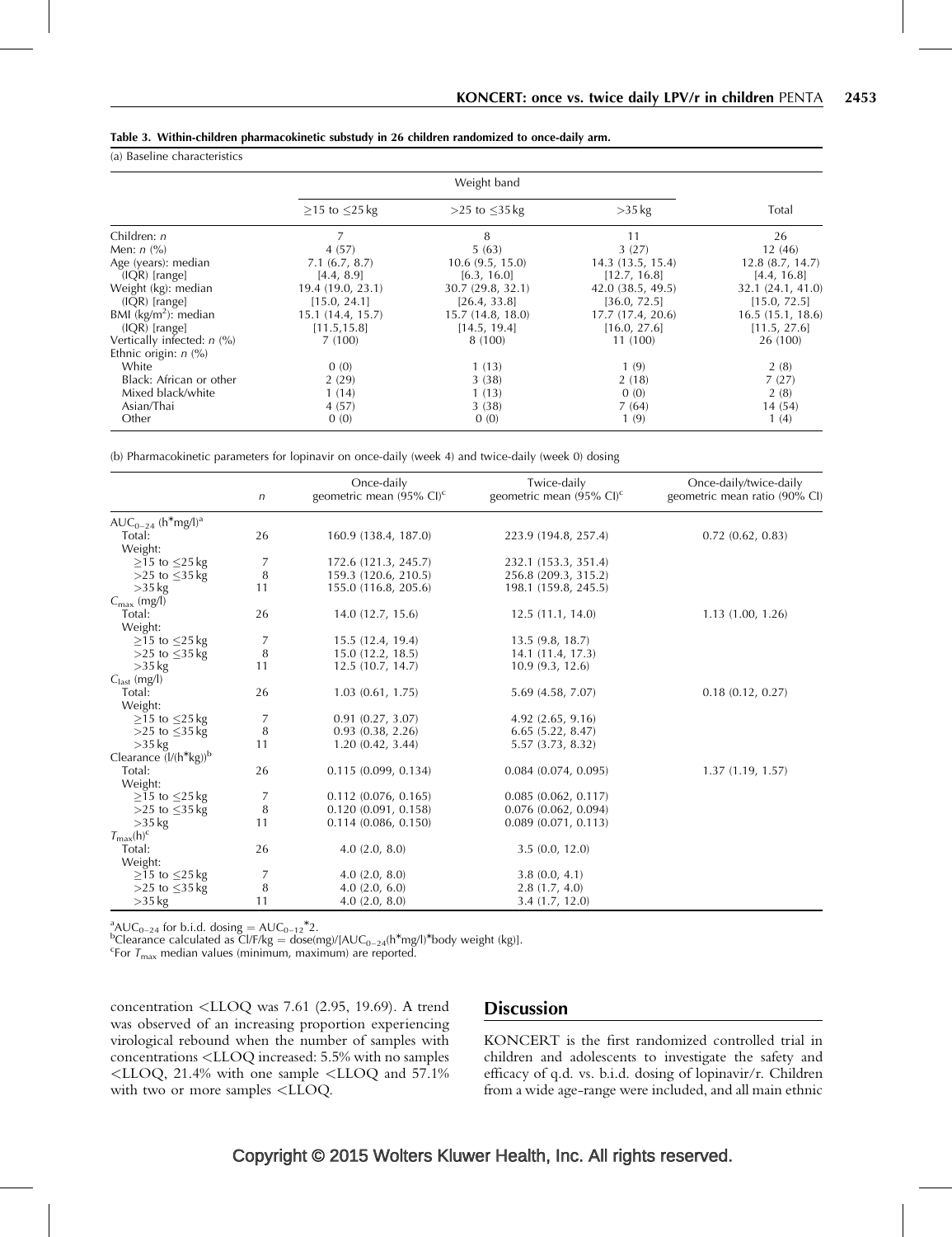groups were represented. The rate of virological rebound, defined as confirmed viral load at least 50 copies/ml at any time within 48 weeks, was low in both arms. However, noninferiority of lopinavir/r q.d. vs. lopinavir/r b.i.d. dosing, when taken as part of combination ART, was not demonstrated; 6% more children in the q.d. arm experienced viral load rebound within the first 48 weeks, and the upper bound of the CI of 14% was outside the predetermined noninferiority bound of 12%. This difference was partially explained by the chance imbalance between arms in viral rebound which occurred between screening and baseline. However, even after adjustment the upper bound of the CI was 11%, only just within the predefined 12% margin of noninferiority. No significant safety issues were demonstrated and there were no differences between arms in development of resistance mutations.

The within patient pharmacokinetic substudy showed that administration of lopinavir/r paediatric tablets q.d. resulted in lower daily exposure to lopinavir and a lower Clast compared with b.i.d. dosing in the same child. In adults, higher exposure  $(AUC_{0-24} 206.5 \mu g.h/ml)$ , but comparable  $C_{\text{max}}$  (14.8 µg/ml) has been observed after q.d. dosing of 800/200 mg lopinavir [\[21\].](#page-10-0) Elimination half-life  $(t_{1/2})$  was comparable with values found in adults: mean  $t_{1/2}$  (SD) in our study was 6.0 h (3.0 h) for q.d. and 7.7 h (3.0 h) for b.i.d., compared with 6.1 h (2.5 h) and 8.6 h (4.2 h) in adults, respectively [\[5\].](#page-9-0) Previous smaller paediatric studies have reported that the  $AUC_{0-24}$  of lopinavir after q.d. dosing of lopinavir/r using various formulations (solution, soft-gel capsules and tablets) lies between 150 and 215 h\*mg/l, and  $C_{\text{last}}$  between 1.6 and 5.8 mg/l [\[10–12,22–25\]](#page-9-0). In our larger study, the AUC was at the lower end of this range and Clast below it. This cannot be explained by lower dose, as the median lopinavir dose received by children in the pharmacokinetic study was 19.0 mg/kg or 537 mg/m<sup>2</sup> q.d., which is comparable or higher than the doses received by children in the other studies. In addition, exposure to lopinavir from tablets in adults was shown to be significantly higher than from softgel capsules, although the 90% CI of the GMR was reported to be within the bioequivalence range [\[13\]](#page-10-0).

Additional findings from this trial reflect 'real life' dosing, as not only were formal 'within-child' pharmacokinetic studies undertaken, but also sparse random sampling in all children attending clinic throughout the 48 weeks. We demonstrated that more children in the q.d. treatment group had at least one undetectable (<LLOQ) lopinavir plasma concentration: 24.4% q.d. vs. 8.0% b.i.d. Further we observed a pharmacokinetic/pharmacodynamics relationship, with the overall risk of viral load rebound being over seven-fold greater among children with at least one lopinavir concentration <LLOQ, and twice as high in q.d. vs. b.i.d. children (9.3 vs. 4.6). These findings together with the results of the within-child pharmacokinetic show that lopinavir is less forgiving when children

are dosed q.d., and thus if children are nonadherent, there is a higher chance of virological rebound. Despite this during the trial, nine out of 12 children on q.d. who rebounded later resuppressed, and seven of the nine remained on q.d. lopinavir/r. Although drug concentration measurements demonstrated that missed q.d. doses had a greater risk of viral rebound, reassuringly due to the relatively high resistance barrier of ritonavir-boosted lopinavir, development of new mutations remained low, and similar to b.i.d. dosing.

Both children and carers reported a preference for taking lopinavir/r q.d., but data from the adherence questionnaires suggests that a small number of children may miss more doses on q.d.

In resource-rich countries, other q.d. boosted protease inhibitor treatments are now widely available for children, but in resource poor situations, which carry the burden of the epidemic, lopinavir/r remains the mainstay of paediatric protease inhibitor based therapy (Habiyambere V, WHO ARV use survey, 2014, personal communication) [\[26\],](#page-10-0) and the findings of the trial are particularly relevant to these settings.

In conclusion, based on the combination of viral load rebound and pharmacokinetic results in the KONCERT trial, q.d. lopinavir/r cannot be routinely recommended as a simplification option for children with suppressed viral load on b.i.d. lopinavir/r. However, among selected adherent children for whom regular viral load monitoring is available, q.d. dosing remains an option, as we have demonstrated that it is both safe and not associated with any increased risk of developing resistance mutations.

## Acknowledgements

The authors would like to thank all of the children, families, and staff from the centres participating in the KONCERT trial.

Writing Committee: H. Lyall, J. Inshaw, Y. Saïdi, T.R. Cressey, S. Forcat, Y. Riault, D. Bastiaans, D. Burger, C. Königs, S. Kanjanavanit, D. Nayagam, T. Bunupuradah, R. Hugo Oliveira, M. della Negra, C. Giaquinto, A.G. Babiker, A. Compagnucci, D.M. Gibb, R.L. Goodall.

H.L., A.G.B., A.C., D. Bu, Y.S., C.G. and D.M.G. conceived and designed the study. H.L., C.K., S.K., D.N., T.B., R.H.O. and M.dN. enrolled patients. S.F., Y.R., Y.S., T.C. oversaw data entry and undertook trial management. A.G.B., J.I., D. Ba and R.L.G. assisted with verification, analysis and interpretation of the data. R.L.G., J.I., S.F. and D. Ba drafted the original version of the manuscript. D. Ba and D. Bu were responsible for measurement of lopinavir drug levels and pharmacokinetic analyses. All authors participated in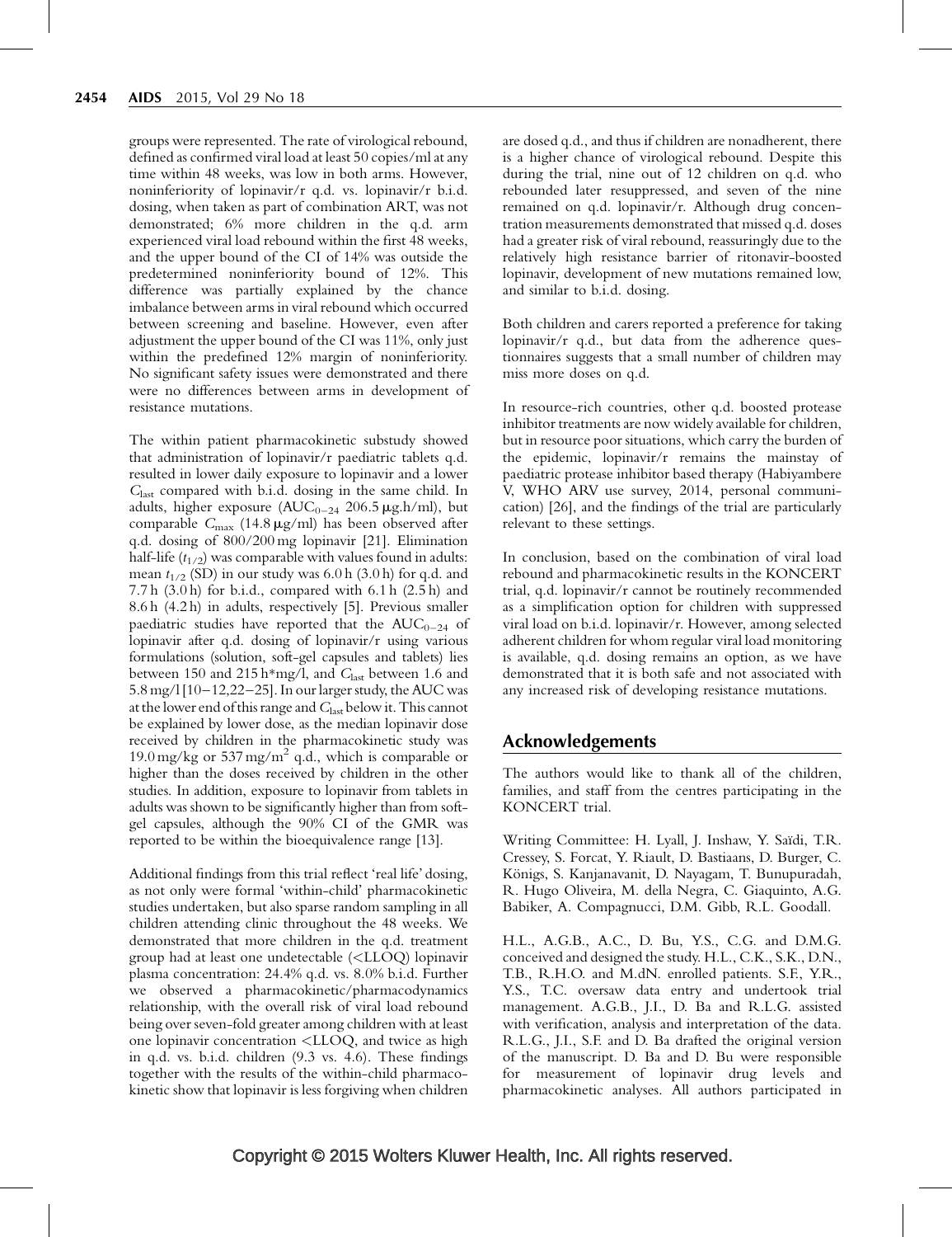the writing of the manuscript, and read and approved the final version.

PENTA Steering Committee: J.-P. Aboulker, J. Ananworanich, A. Babiker, E. Belfrage, S. Bernardi, R. Bologna, D. Burger, K. Butler, G. Castelli-Gattinara, P. Clayden, A. Compagnucci, T. Cressey, J.H. Darbyshire, M. Debré, R. de Groot, M. Della Negra, A. De Rossi, A. Di Biagio, D. Duicelescu (deceased), A. Faye, V. Giacomet, C. Giaquinto (Chairperson), D.M. Gibb, I. Grosch-Wo¨rner, M. Hainault, L. Harper, N. Klein, M. Lallemant, J. Levy, H. Lyall, M. Marczynska, M. Mardarescu, L. Marques, M.J. Mellado Peña, L. Meyer, D. Nadal, E. Nastouli, L. Naver, T. Niehues, C. Peckham, D. Pillay, J. Popieska, J.T. Ramos Amador, P. Rojo Conejo, L. Rosado, V. Rosenfeldt (deceased), R. Rosso (deceased), C. Rudin, Y. Saïdi, M. Sharland, H.J. Scherpbier, C. Thorne, P.A. Tovo, G. Tudor-Williams, A. Turkova, N. Valerius, A. Volokha, A.S. Walker, S. Welch, U. Wintergerst.

KONCERT Trial Management Group: A. Babiker, D. Bastiaans, D. Burger, S. Chalermpantmetagul, A. Compagnucci, T. Cressey, S. Forcat, C. Giaquinto, D.M. Gibb, R. Goodall, L. Harper, J. Inshaw, H. Lyall, Y. Riault, Y. Saïdi.

Trials Units: Inserm SC10-US19, France: J.P. Aboulker, A. Compagnucci, G. Hadjou, S. Léonardo, L. Meyer, M. Ndiaye, Y. Riault, Y. Saïdi. ANRS: F. Cardon, S. Couffin-Cadiergues, A. Diallo, S. Lemestre, C. Paul. MRC Clinical Trials Unit at UCL, UK: A. Babiker, J. Bleier, H. Castro, D.M. Gibb, S. Forcat, R. Goodall, L. Harper, L. Harrison, J. Inshaw, D. Johnson, J. Kenny, S. Montero, A. Turkova, A.S. Walker. PHPT, Thailand: S. Chalermpantmetagul, S. Chailert, T.R. Cressey, S. Jinasa, G. Jourdain, C. Kasemrat (L), W. Khamjakkaew, P. Krueduangkam, N. Kruenual, M. Lallemant, S. Le Coeur, N. Ngo-Giang-Huong, R. Peongjakta, K. Seubmongkolchai, W. Sripaoraya (L), P. Sukrakanchana, S. Thammajitsagul, K. Than-in-at, T. Thimakam, J. Thonglo, A. Upra (P).

Pharmacokinetics Laboratory Nijmegen: D. Burger, D. Bastiaans, A. Colbers.

Pharmacokinetics Laboratory Chiang Mai: T. Cressey, P. Punyati, Y. Tawon.

Pharmacology Advisory Group: D. Burger, T. Cressey, E. Jacqz-Aigrain, S. Khoo, J.M. Treluyer, M. Regazzi.

Immunology and Virology Advisory Group: D. Pillay, A. de Rossi, N. Klein, M.A. Munoz Fernandez, E. Nastouli, N. Ngo-Giang-Huong.

Independent Data Monitoring Committee: A. Pozniak (Chair), S. Vella, G. Chène, T. Vesikari.

Endpoint Review Committee: D. Gibb, H. Lyall, S. Montero.

PENTA Foundation (sponsor): L. Comacchio, C. Giaquinto.

Participating sites: Argentina: Hospital de Pediatría S.A.M.I.C. 'Prof. Dr Juan P. Garrahan', Buenos Aires: R. Bologna, D. Mecikovsky, N. Maita, N. Pineda, L. Sen (L), A. Mangano (L), M. Moragas (L); Fundación Helios Salud, Buenos Aires: R. Bologna, D. Mecikovsky, G. Sotera, J. Da Bouza, L. Ramos (L). Brazil: Instituto de Infectologia Emilio Ribas, Sao Paolo: M. della Negra, W. Queiroz, T. Zampa de Campos, P. Peraro Barbosa, L. Flora Figueira, D. Peluso Pacola, Y. Ching Lian, R. Alves Carneiro Júnior; IPPMG-UFRJ, Rio de Janeiro: R. Hugo Oliveira, M. Chermont, A. Marins Pala, V. Gomes Louro, H. Carreira Jr. (P), C. Buffoni (L); Universidade de Sao Paulo: H.H. de Sousa Marques, N. Keico Sakita, M.F. de Paula Ramos. France: Centre Hospitalier Universitaire Necker, Paris: S. Blanche, P. Frange, A. Mogenet, M. Diagne, S. Sotou Bere, C. Broissand (P); Hôpital d'Enfants Trousseau, Paris: C. Dollfus, G. Vaudre, E. Sigward (P), A. Schnuriger (L); Hôpital Jeanne de Flandre, Lille: F. Mazingue, F. Bertrand, S. Frade, C. Veron, S. Brice (P), B. Thielemans (P), F. Taillet (L), L. Bocket (L); Centre Hospitalier Universitaire Louis Mourier, Colombes: C. Floch-Tudal, L. Marty, V. Tournier (P), H. Ichou (L); Hôpital Robert Debré, Paris: A. Faye, Y. Wang, L. Toumi, C. Schwartz (P); Centre Hospitalier Universitaire Strasbourg: N. Entz-Werle, F. Uettwiller, A. Hutt-Clauss (P), M.J. Wendling (L), F. Jegou (L). Germany: J.W. Goethe University Frankfurt: C. Koenigs, B. Reimers, K. Beuckmann, M. Sturmer; Dr von Haunersches Kinderspital Munich: G. Notheis; Kinderklinik Dusseldorf: P. Lankisch, H. Laws, J. Neubert, E. Dellers; HELIOS Klinikum Krefeld: T. Niehues, G. Duckers, K. Siepermann; Universitätsklinikum Mannheim: B. Bucholz; Kinderklinik Berlin: C. Feiterna-Sperling; Medizinische Hochschule Hannover: U. Baumann; Universitätsklinikum Hamburg-Eppendorf: A. Brolund, R. Ganschow, R. Kobbe, M. Schaefer, A. Meyer-Bahlburg. Ireland: Our Lady's Children's Hospital, Dublin: K. Butler, A. Rochford, M. Goode, A. Walsh, E. Hyland, M. O'Connor. Italy: Universita` di Padova: O. Rampon, C. Giaquinto; Ospedale L. Sacco Milan: V. Giacomet; Ospedale del Bambino Gesù: S. Bernardi, G. Pontrelli. Netherlands: Emma Children's Hospital, Amsterdam: H. Scherpbier, H. Voogt, A. Weijsenfeld, M. de Jong; Radboud University Nijmegen: A. Warris, R. de Groot, M. Flier, M. Las, D. Bastiaans (P). Portugal: Hospital Maria Pia Porto: L. Marques, C. Teixeira, A.P. Castro (P), A.C. Mendes (P), T. Almeida (L). Romania: M. Stefan; Matei Bals National Institute Infectious Bucarest: M. Mardarescu, R. Neagu-Draghicenou, L. Alecsandru (P), D. Otelea (L); Victor Babes Hospital Infectious Diseases Bucarest: D. Duiculescu, L. Ene, F. Abaab (P), G. Tardei (L). Spain: I. Garcia Mellado;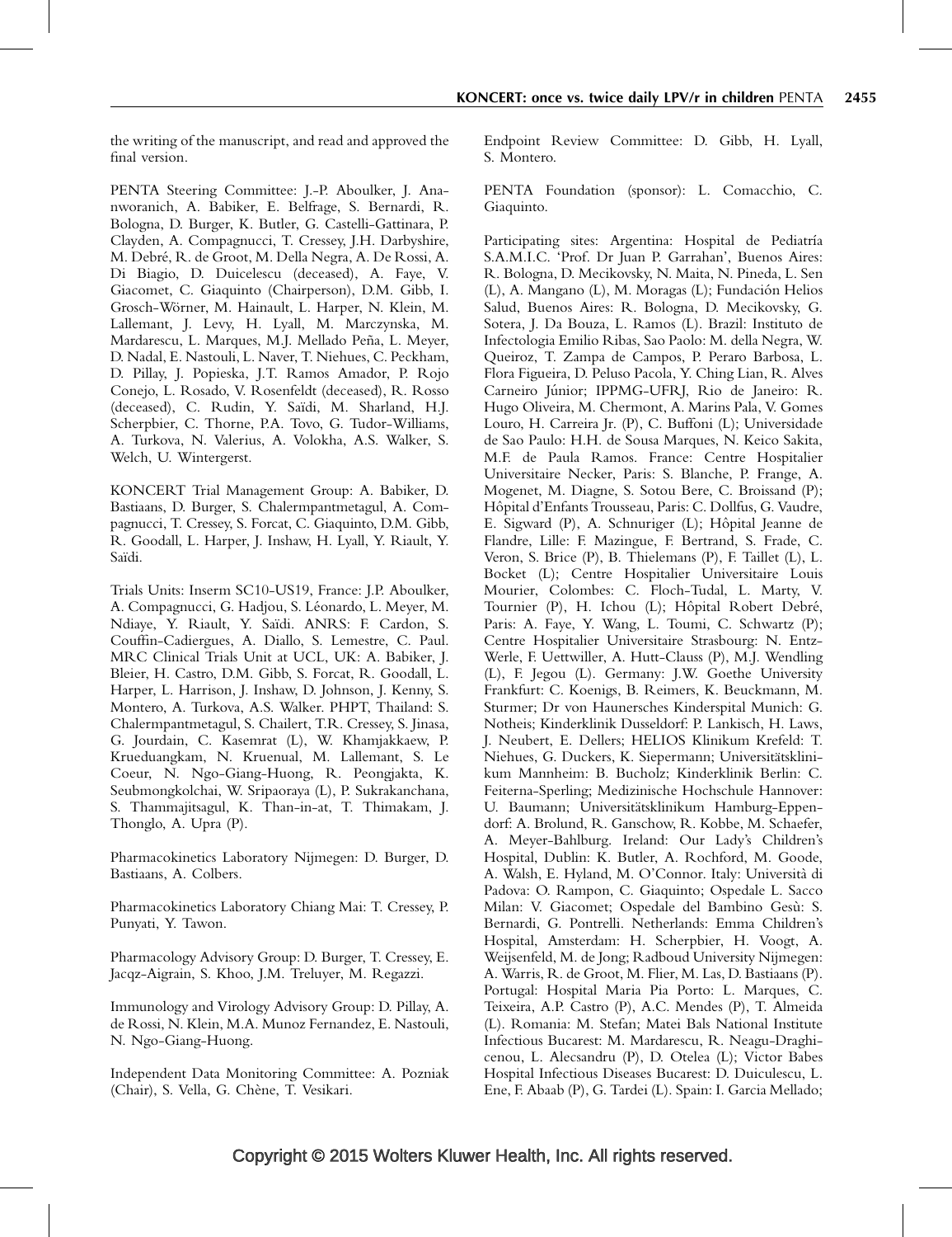<span id="page-9-0"></span>Hospital 12 de Octubre, Madrid: P. Rojo Conejo, M.I. Gonzalez Tomé; Hospital Sant Joan De Déu, Barcelona: C. Fortuny Guasch, A. Noguera Julian, P. Santin Riba, J. Vinent Genestar (P), A. Murciano Cabeza (P), C. Muñoz-Almagro (L); Hospital La Fe, Valencia: C. Otero Reigada, A. Orti, A. Perez Tamarit, F. Castera Brugada, E. Bellmunt Barreda (L), R. Amigo Moreno (L), A.B. Martin (L), M. Tordera Baviera (P); Hospital Carlos III, Madrid: M.J Mellado Peña, M. Garcia Lopez Hortelano, I. Jimenez Nachez (P), S. de Andres Morera (P); Biobanco Hospital Gregorio Marañon, Madrid: M.A. Muñoz Fernandez (L), J.L. Jimenez Fuentes (L), A. Garcia Torre (L); Hospital Miguel Servet, Zaragoza: L. Ciria Calavia, I. Gale Anso, S. Bernabe Antolin (P), A. Idoipe Tomas (P), A. Martinez Sapiña (L); Hospital Universitario de Getafe: J.T. Ramos Amador, T. Molina (P), P. Tejada Gonzalez (P). Thailand: The HIV Netherlands Australia Thailand Research Collaboration (HIV-NAT), the Thai Red Cross AIDS Research Centre: J. Ananworanich, T. Bunupuradah, W. Prasitsuebsai, T. Pitimahajanaka, N. Thammajaruk (L), Anuntaya Uanithirat (P); Phayao Provincial Hospital: P. Techakunakorn, P. Srisuwan, C. Ruklao, N. Palee (P), A. Maneekaew (L), B. Changlor (L), K. Thungkham (L); Chiangrai Prachanukroh Hospital: R. Hansudewechakul, P. Taeprasert, S. Denjanta (P), P. Thongsuk (L), W. Sangkaew (L), K. Preechapongmit, W. Srisuk; Chonburi Hospital: S. Hongsiriwon, D. Ekkomonrat, S. Soontaros (P), J. Sriyarak (L), J. Sriyarak (L), S. Matchua (L), U. Ruttanamora (L); Nakornping Hospital: S. Kanjanavanit, M. Anathanavanich, P. Sornchai, T. Namwong, S. Peangta, S. Chaisri, D. Suwan (P), D. Chutima (P), S. Roumsuk (L); Bhumibol Adulyadej Hospital: P. Layangool (MD), J. Mekmullica (MD), A. Binyasing (L), B. Tonboon (P), P. Riangrod; Hat Yai Hospital: B. Warachit, T. Borkird, U. Sukhaphan, P. Chanachaiwong (P), R. Jitsakulchaidej (L); Mahasarakam Hospital: S. Na-Rajsima (MD), A. Udomvised (L), N. Kunjaroenrut (P), T. Khayanchoomnoom. UK: Imperial College Hospital Healthcare Trust, London: H. Lyall, G. Tudor-Williams, C. Foster, D. Hamadache, A. Walley, A. Abdulla, D. Patel (P); Great Ormond Street Hospital, London: D. Shingadia, J. Flynn, M. Clapson, K. Parkes, L. Spencer-Walsh, M. Jagani (P); Evelina Children's Hospital, London: E. Menson, R. Cross, C. Duncan, V. Timms, E. Reus, E. Jones (P), M. Wan (P); King's College Hospital, London: C. Ball, D. Nayagam, E. Nsirim, S. Bi, S. Doshi (P); Institute of Child Health, London: H. Poulsom (L), N. Klein (L); Alder Hey Children's Hospital Liverpool: A. Riordan, C. Benson, C. Barker (P), D. Sharpe (P), P. Newland (L); Royal Infirmary Bristol: J. Bernatoniene, A. Finn, F. Manyika, L. Hutchison, K. Stevenson (L); Heartlands Hospital Birmingham: S. Welch, S. Hackett, G. Gilleran, J. Daglish, L. Horton (L), K. Gandhi (P); Leicester Royal Infirmary, S. Bandi, J. Philps, J. Bwire, J. Gardener; Queen's Medical Centre Nottingham: A. Smyth, J. Smith, L. Fear, S. Stafford, S. Hodgson (P), Y. Taha (L);

John Radcliffe Hospital Oxford: A. Pollard, L. Willis, R. Howard, A. de Veciana (P), T. Dong (L).

 $L =$  laboratory, P=pharmacy

Financial and Drug Support: Paediatric European Network for Treatment of AIDS (PENTA) funded and coordinated the trial. Additional funding was received from the European Union Seventh Framework Program (FP7/2007–2013) under EuroCoord grant agreement number 260694 and from AbbVie Laboratories. INSERM SC10 and MRC CTU are supported by Inserm and the MRC, respectively. Inserm-ANRS supported the trial in France. Lopinavir/ritonavir tablets were provided to sites in Belgium, Brazil, France, Germany, Spain, Portugal, Romania and Thailand by AbbVie. GSK provided abacavir and lamivudine to participating sites in Thailand.

#### Conflicts of interest

There are no conflicts of interest.

#### References

- Mehta S, Moore RD, Graham NM. Potential factors affecting adherence with HIV therapy. AIDS 1997; 11:1665-1670.
- 2. Molina JM, Podsadecki TJ, Johnson MA, Wilkin A, Domingo P, Myers R, et al. A lopinavir/ritonavir-based once-daily regimen results in better compliance and is noninferior to a twice-daily regimen through 96 weeks. AIDS Res Hum Retroviruses 2007; 23:1505–1514.
- 3. Rabi SA, Laird GM, Durand CM, Laskey S, Shan L, Bailey JR, et al. Multistep inhibition explains HIV-1 protease inhibitor pharmacodynamics and resistance. J Clin Investig 2013; 123:3848–3860.
- 4. Gathe J, da Silva BA, Cohen DE, Loutfy MR, Podzamczer D, Rubio R, et al. A once-daily lopinavir/ritonavir-based regimen is noninferior to twice-daily dosing and results in similar safety and tolerability in antiretroviral-naive subjects through 48 weeks. J Acquir Immune Defic Syndr 2009; 50:474-481.
- 5. Johnson MA, Gathe JC Jr, Podzamczer D, Molina JM, Naylor CT, Chiu YL, et al. A once-daily lopinavir/ritonavir-based regimen provides noninferior antiviral activity compared with a twicedaily regimen. J Acquir Immune Defic Syndr 2006; 43:153-160.
- 6. Eron JJ, Feinberg J, Kessler HA, Horowitz HW, Witt MD, Carpio FF, et al. Once-daily versus twice-daily lopinavir/ritonavir in antiretroviral-naive HIV-positive patients: a 48-week randomized clinical trial. J Infect Dis 2004; 189:265-272.
- 7. EMA. EPAR summary for the public: Kaletra (EMA/33611/2011). 2015 [23/03/15]; [http://www.ema.europa.eu/docs/en\\_GB/docu](http://www.ema.europa.eu/docs/en_GB/document_library/EPAR_-_Summary_for_the_public/human/000368/WC500039044.pdf) [ment\\_library/EPAR\\_-\\_Summary\\_for\\_the\\_public/human/](http://www.ema.europa.eu/docs/en_GB/document_library/EPAR_-_Summary_for_the_public/human/000368/WC500039044.pdf) [000368/WC500039044.pdf](http://www.ema.europa.eu/docs/en_GB/document_library/EPAR_-_Summary_for_the_public/human/000368/WC500039044.pdf) [Accessed 27 August 2015].
- Bamford A, Turkova A, Lyall H, Foster C, Klein N, Bastiaans D, et al. Paediatric European Network for Treatment of AIDS (PENTA) guidelines for treatment of paediatric HIV-1 infection 2015: optimizing health in preparation for adult life. HIV Med. 2015 Feb 3. doi: 10.1111/hiv.12217. [Epub ahead of print].
- 9. Working Group on Antiretroviral Therapy and Medical Management of HIV-Infected Children. Guidelines for the use of antiretroviral agents in pediatric HIV infection. Rockville: National Institutes of Health; 2008.
- 10. van der Lee M, Verweel G, de Groot R, Burger D. Pharmacokinetics of a once-daily regimen of lopinavir/ritonavir in HIV-1-infected children. Antivir Ther 2006; 11:439-445.